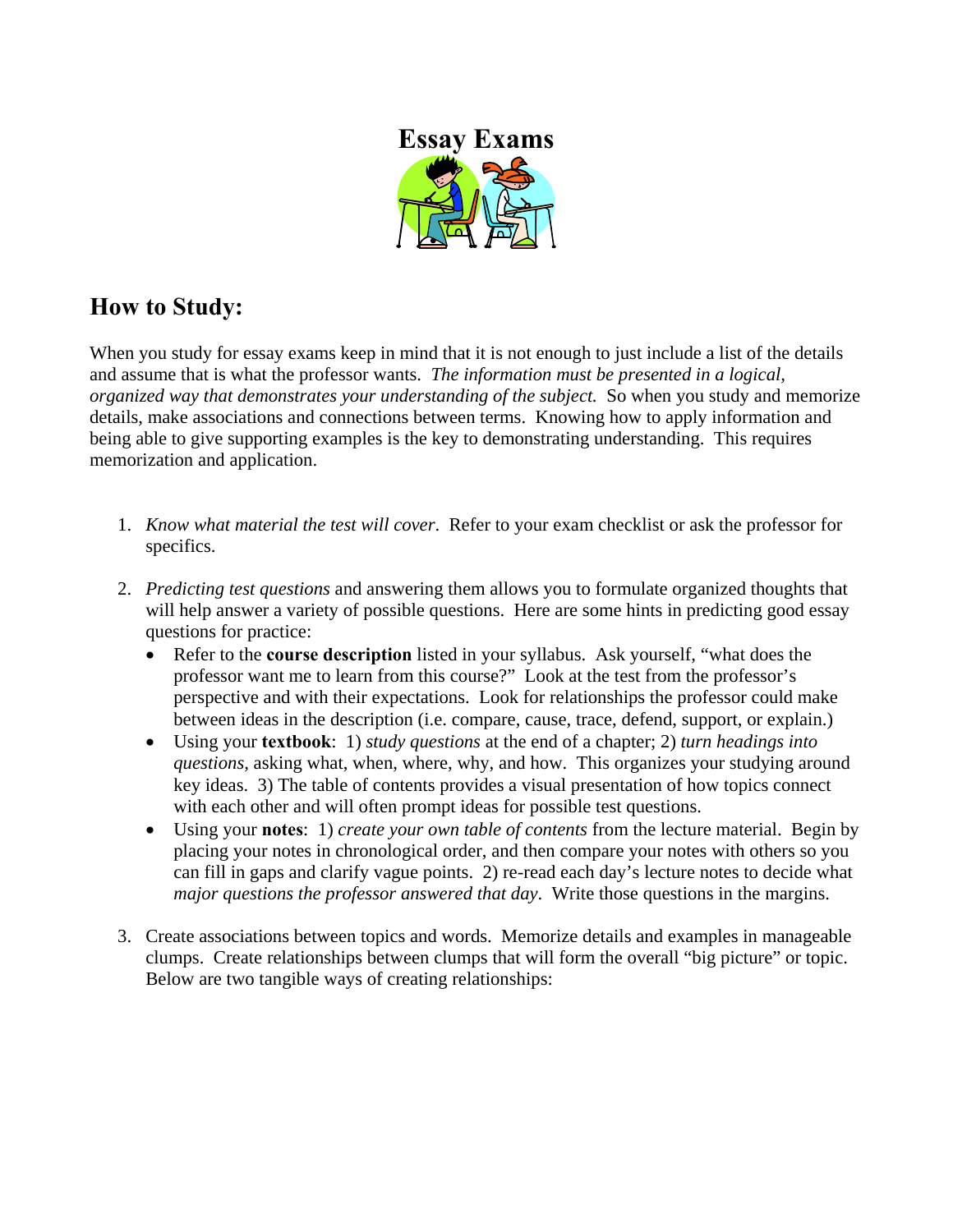### **Concept Mapping**



### **Concept Matrix**

| General       | <b>Specific</b>                                                               | <b>Example</b>                                                                  |
|---------------|-------------------------------------------------------------------------------|---------------------------------------------------------------------------------|
| Social        | homeless<br>gangs<br>drugs<br>police brutality<br>healthcare<br>urban renewal | all large cities<br>ΙA<br>LA, NYC, Florida<br>poor people<br>dying city centers |
| economics     | high unemployment<br>recession<br>industries<br>housing crisis                | East/Massachusetts<br>all over<br>East/Michigan<br>foreclosures in FL           |
| educational   | drop out rate<br>literacy rate                                                | esp. in minorities                                                              |
| environmental | endangered species<br>natural resources                                       | spotted owl<br>oil reserves<br>timber                                           |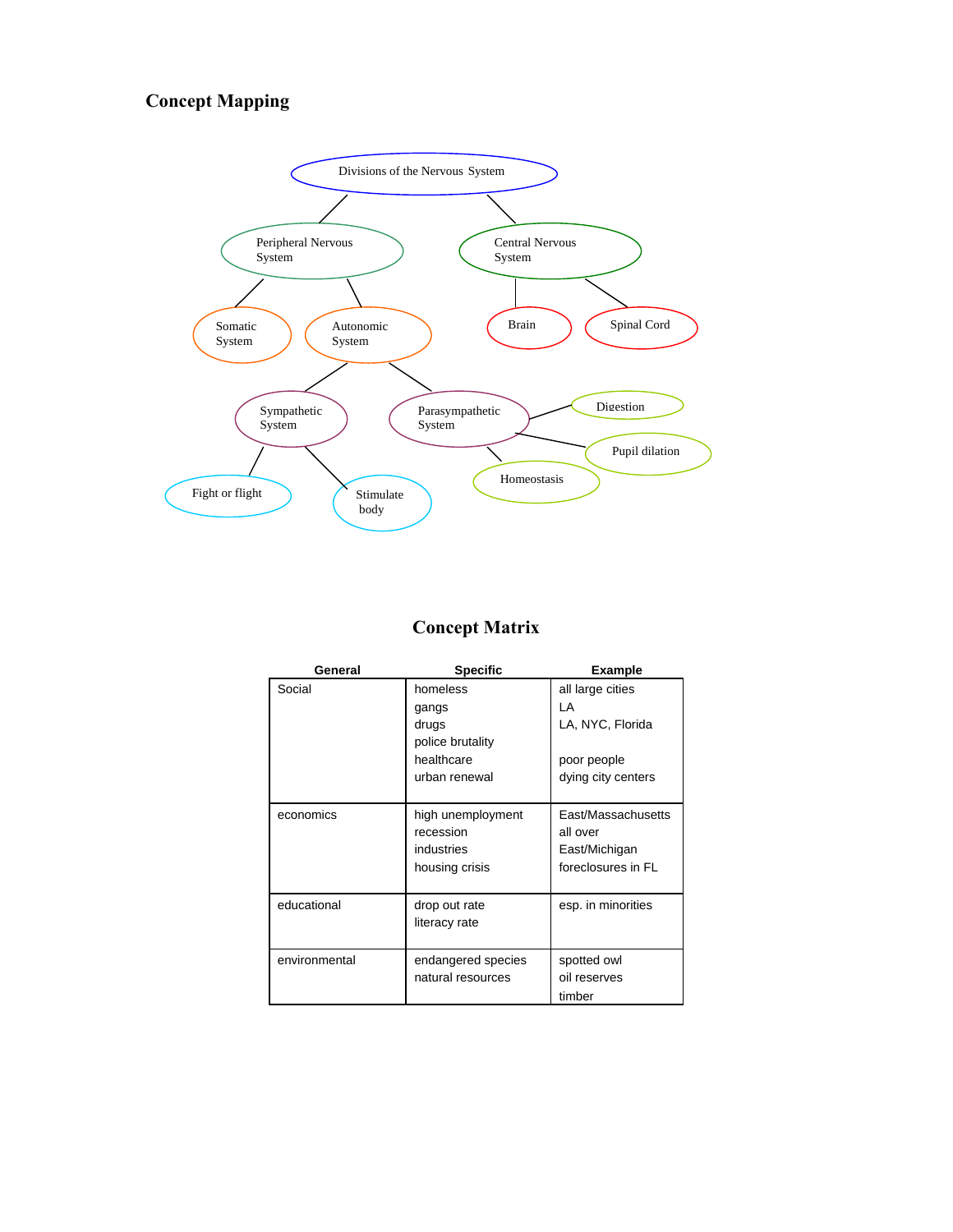

### **Taking the Test:**

- 1. *Remain Calm*. You have studied and memorized a lot of information, organizing it so you can perform well on the test is important. If you are afraid you will forget certain terms, write them in the margin or on the back of the test before reading the question(s). However, do not spend too much time doing this.
- 2. Before answering any question, *read through all the questions*. If you have a choice between questions, *select the easiest* of the ones for which you are best prepared. Answer them first.
- 3. *Read the questions slowly and thoroughly several times*. Underline or circle key words in the directions. Number the different parts of the question and continually refer to the question to make sure you are answering all parts of it. As you answer the different parts, in your essay, check  $(\sqrt{)}$  them off. Look for these three aspects in the question:
	- a. The topic you are to write about
	- b. Limiting words that direct your answer
	- c. Key words that tell you how to organize and present your answer

You should be able to generate a thesis statement by using some of the same wording of the question.

- 4. After carefully analyzing the question(s), *begin organizing your thoughts*. Using a concept map or a concept matrix will help generate specifics and examples for general ideas you have for answering the question. Feel free to draw a concept map or matrix in the margins of or the back of the test. Jot down everything you can think of that might help answer the question. Make sure what you are writing down applies to the question being asked.
- 5. *Plan your time for efficient test taking*. Answer questions in this order after choosing the questions you are most prepared to answer.
	- a. The easiest
	- b. Questions with the most point value
	- c. Everything else

If the easiest questions do not have much of a point value, do not spend a lot of time on them. Directly answer them and then move on to the questions with more point value. Budgeting your time is the key.

### 6. **Writing your Essay**

- *Follow you matrix, map, or outline* to have a logical arrangement of subject, specifics, and examples for answering the questions.
- Your **introduction** should state in general terms the answer to the question. Restate the question in a way that answers the question in a general way and gives you a thesis. The **body** of the essay should elaborate on the generalities with details and examples. *Express ideas simply and directly.* **Be sure to answer all parts of the question.** Try to include **transitions** from one paragraph to the next, linking ideas and opinions. Do not state things you cannot support with examples or specifics. Do not waste your time with a bunch of fluff. Do not expect the professor to infer or conclude you know what you are talking about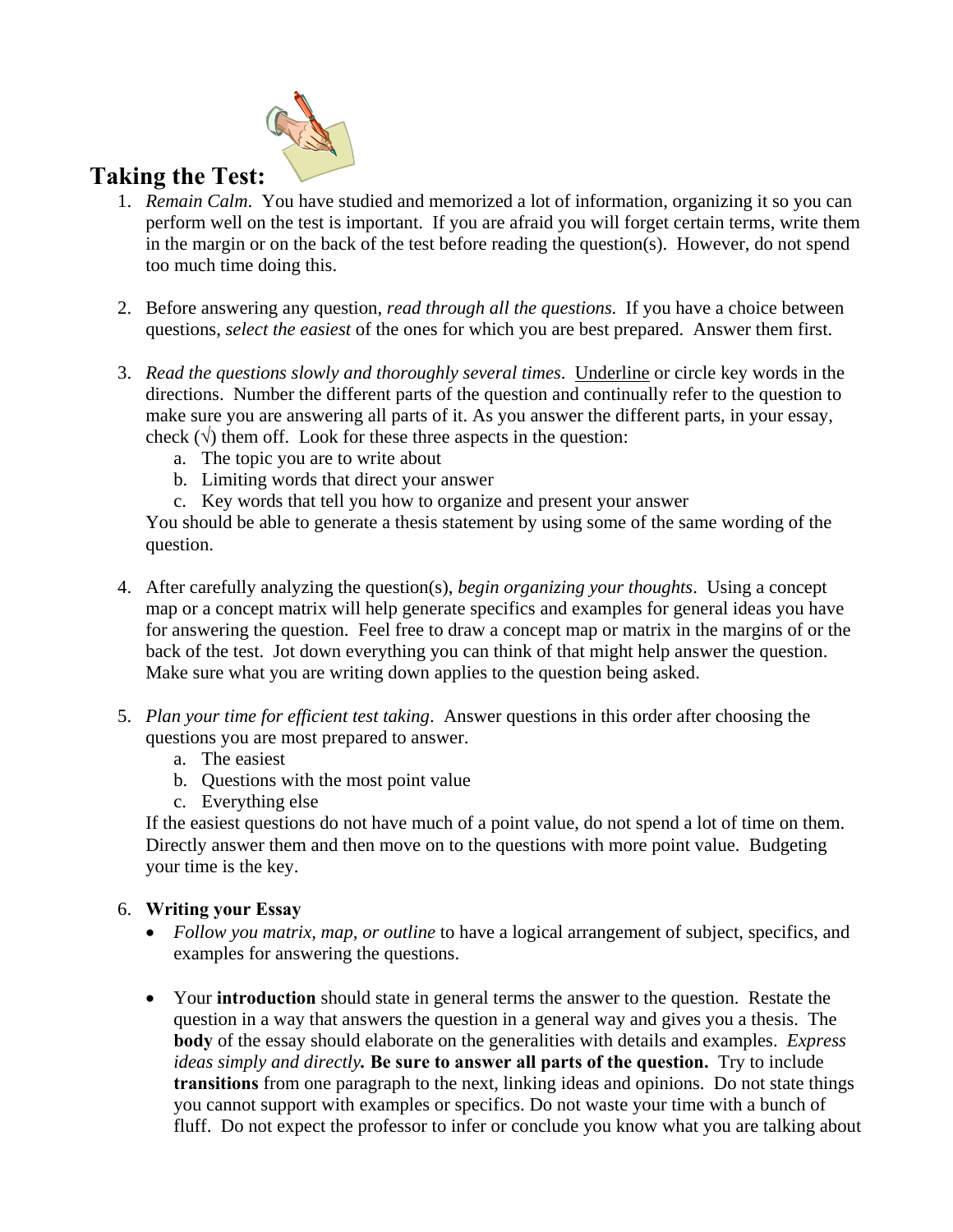unless you have put it in writing; *strive for complete answers*. Then in the **conclusion** highlight important aspects of your essay that answer the question.

- *Have a topic sentence for each paragraph*. Not all essay tests require an introduction, body, and conclusion, but every paragraph needs a topic sentence. Again, the topic sentence should be started with supporting evidence following. Include sufficient explanation for all answers.
- *If you run out of time*, try to jot down the major ideas that you would discuss fully if you had time. You will probably get some points for this, even though you did not have time to expand on the ideas.
- *Proofread your answers.* If you have budgeted your time effectively, you should have some time to read your answer after finishing. When proofreading look for: 1) omitted words, 2) miswritten words, 3) unclear phrasing & punctuation, 4) misspellings and grammatical errors.
- 7. Other helpful hints:
	- *Be neat.* If you can print as fast as you can write in cursive, then print; especially if you have poor handwriting. Also avoid excessive scratching out. Simply mark out the unwanted words and start again.
	- *Use ink*. Shows up better and easier to read.
	- *Write on only one side of each sheet*. You will be able to add in information if needed by using arrows or use the space to make notes to yourself on things to add into the essay.
	- *Leave a generous margin*, especially on the left side, for the professor to make comments.
	- *Leave a space between answers*. You can add information that might occur to you later. Use a transitional phrase like "An additional idea that pertains to this question is…"